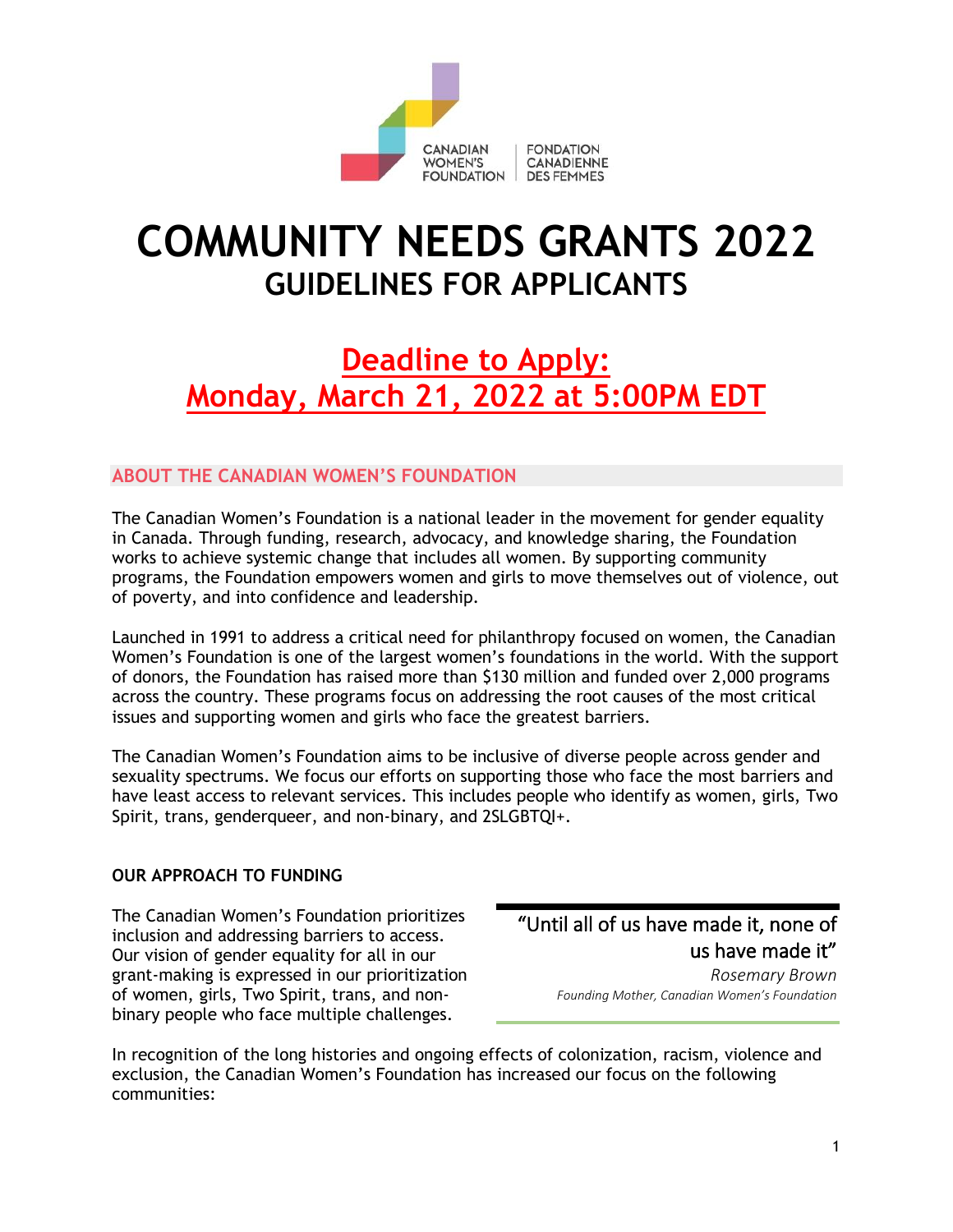

- $\checkmark$  First Nations, Métis, and Inuit women, girls, Two Spirit, trans, and non-binary people
- $\checkmark$  Black women, girls, Two Spirit, trans, and non-binary people
- $\checkmark$  Women, girls, Two Spirit, trans, and non-binary people living with disabilities
- $\checkmark$  Two Spirit, lesbian, gay, bisexual, trans, queer, questioning, intersex, pansexual, androgynous, and asexual (2SLGBTQI+) people

#### **ABOUT COMMUNITY NEEDS GRANTS**

The Canadian Women's Foundation funds organizations throughout Canada, prioritizing communities where the need is greatest. These organizations are working in various capacities to address four urgent issues: gender-based violence, economic security, girls' empowerment, and inclusive leadership.

Historically, the Foundation's *Annual Grants* were project-tied, supporting initiatives with concrete outcomes, in line with the Foundation's funding priorities. In response to pressure the COVID-19 pandemic has been putting on gender justice and women's organizations, the Foundation has broadened its approach for the annual grants.

The aim of the Community Needs Grants is to provide short-term support for organizations doing gender-based work, particularly smaller grassroots organizations, to meet a range of immediate needs. Applicants may apply for funds to cover program costs, to undertake timely policy or advocacy initiatives, to support organizational capacity-building or professional development, to build networks, *and/or* for operational and administrative expenses.

Approximately 24 grants of up to \$20,000 each will be allocated.

#### **ELIGIBILITY FOR COMMUNITY NEEDS GRANTS**

To be deemed eligible for a Community Needs Grant, you must demonstrate that your proposal meets the following criteria related to your organization's charitable or qualified donee status, organizational mandate and size, and the alignment of your funding proposal with the Foundation's funding pillar.

#### **CHARITABLE STATUS OR QUALIFIED DONEES**

Applicants must be incorporated non-profit organizations and have a valid charitable number from Canada Revenue Agency or be a First Nations Band or municipality designated as a [qualified donee](https://www.canada.ca/en/revenue-agency/services/charities-giving/list-charities/list-charities-other-qualified-donees.html) by Canada Revenue Agency.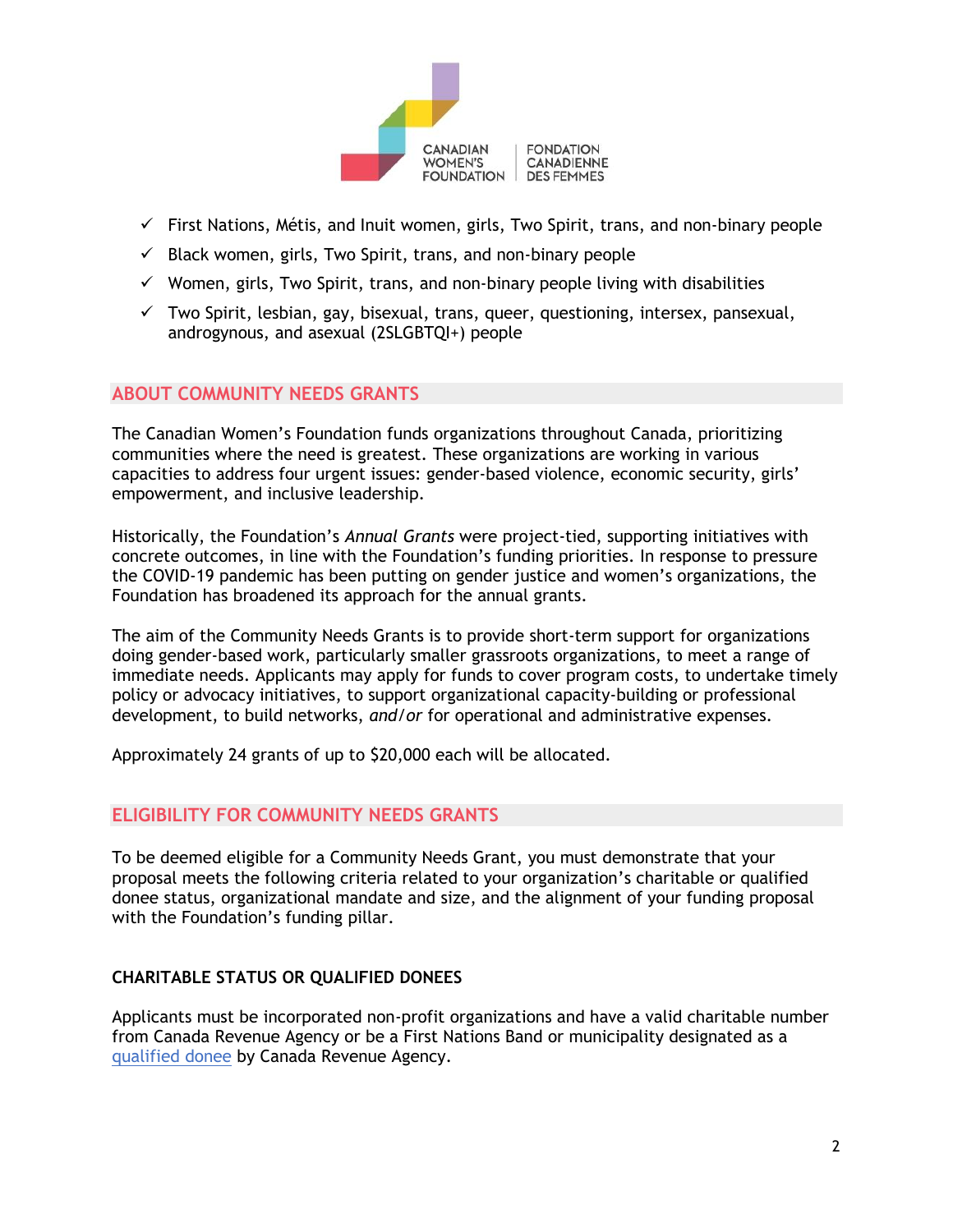

If your organization does not have charitable status or is not a qualified donee, we can consider an application in partnership with another organization that is a registered charity or qualified donee with a mandate relevant to your proposal. The other organization's Board of Directors will have fiscal responsibility for the grant and be legally responsible for ensuring that the funds are spent for the charitable purposes intended. They will be required to sign of the funding agreement and work in partnership with the organization delivering the project.

#### **ORGANIZATIONAL MANDATE**

- $\checkmark$  Your organization has gender-based programming, services, and/or advocacy at its core or central to its mission, and you have significant experience offering genderbased programs, services, and/or advocacy initiatives with/for women, girls, Two Spirit, trans, and non-binary people who face multiple barriers and are underserved, including:
	- o First Nations, Métis, and Inuit
	- o Black
	- o 2SLGBTQI+
	- o With disabilities
	- o Living in rural, remote, or northern communities
	- o Racialized
	- o Refugee, immigrant, or non-status
	- o Living on low incomes
	- o Older/Seniors
	- o Young women
- $\checkmark$  Grassroots organizations with small budgets (defined as organizations with an operating budget of less than \$1 million per year *OR* shelters/transitional housing with an operating budget of less than \$2 million per year). **NOTE:** Applications may be accepted from larger organizations (ex. Band Councils, shared platforms, hamlets, or municipalities, etc.) applying on behalf of a grassroots nonprofit organization, coalition, network, or group without charitable or qualified donee status.

#### **ALIGNMENT WITH THE FOUNDATION'S FUNDING PILLARS**

The proposed funding will support your organization's ability to provide programs, services and/or advocacy initiatives, either directly through funding program or service costs, or indirectly through funding core operational costs, that align with one or more of the Foundation's funding pillars:

✓ **Gender-Based Violence**: Organizations that support women, Two Spirit, trans, and non-binary people, and their children, who have experienced violence, been coerced into sexual and/or labour exploitation, or that work towards violence prevention with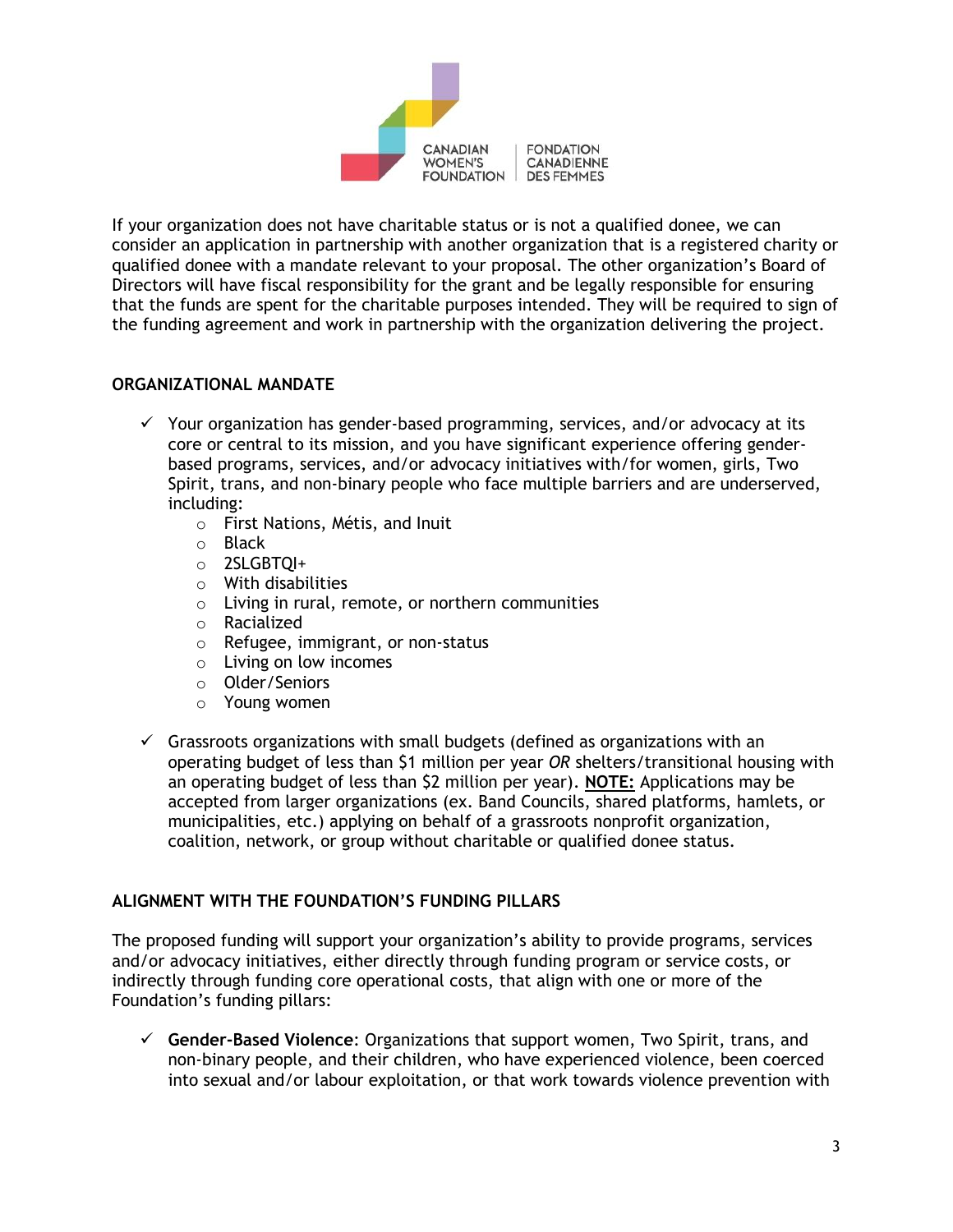

teens of all genders.

- ✓ **Economic Security:** Organizations that aim to improve employability and economic possibilities for women, Two Spirit, trans, and non-binary people living with low incomes, or who are unemployed or underemployed.
- ✓ **Girls' Empowerment**: Organizations that support girls, Two Spirit, trans, and nonbinary youth aged 9-13 years through regular group activities, in girls-only settings, that empower and build a sense of belonging among participants.
- ✓ **Inclusive Leadership:** Organizations that support women, girls, Two Spirit, trans, and non-binary people in developing their leadership skills and provide practical opportunities to hone these skills.

See below under *What We Fund* for eligible activities, costs, and examples for each of these funding pillars.

#### **SELECTION CRITERIA FOR COMMUNITY NEEDS GRANTS**

The Community Needs Grants are highly competitive, and priority will be given to proposals that demonstrate the following:

- $\checkmark$  Organizations led by and/or serving women, Two Spirt, trans, and/or non-binary people from populations that face multiple barriers and are underserved, including:
	- o First Nations, Métis, and Inuit
	- o Black
	- o With disabilities
	- o Two Spirit, lesbian, gay, bisexual, trans, queer, questioning, intersex, pansexual, androgynous, and asexual (2SLGBTQI+)
- $\checkmark$  Applies a feminist, intersectional analysis to its organizational structure and activities
- $\checkmark$  Understands the intersection of inequity and barriers to participation such as race, class, gender, and sexual identity, (dis)ability, immigration status, language, and/or geography
- $\checkmark$  Uses an asset-based, positive approach that centres clients' knowledge and experiences
- $\checkmark$  Considers the realities of participants' lives, e.g., by providing free services, childcare, transportation assistance, mental health or counselling supports, accessibility measures, or advocacy to enable access to services/programs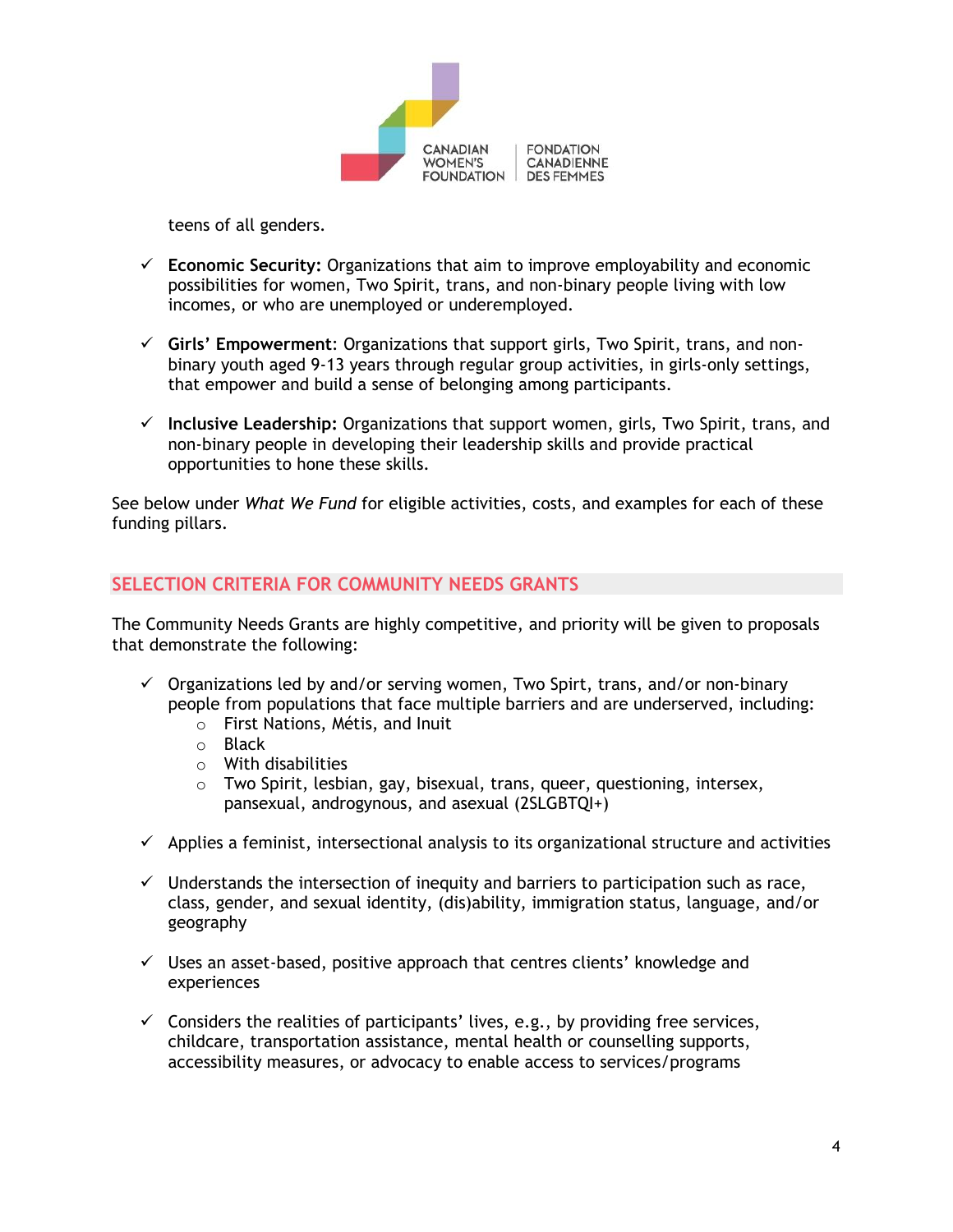

- $\checkmark$  Has established partnerships with other local or community-based organizations that have experience working with women, girls, Two Spirit, trans, and non-binary people
- $\checkmark$  Communicates clearly how funding will be used to support the organization's capacity to serve women, girls, Two Spirit, trans, and/or non-binary people in their community
- $\checkmark$  Presents a clear and balanced budget

#### **WHAT WE FUND**

The Community Needs Grants can fund a range of costs from supporting direct program costs, to undertaking timely policy or advocacy initiatives, to supporting organizational capacitybuilding or professional development, to building networks, *and/or* for operational and administrative expenses.

The following examples of eligible activities by funding pillar are not exhaustive; if you do not see your proposed work listed, please contact the Foundation to discuss your proposal:

Gender-based violence

- $\checkmark$  Counselling, legal or support services for those that have experienced violence, including physical, sexual, emotional, verbal, financial, spiritual, and/or criminal harassment or stalking
- $\checkmark$  Housing supports provided to those that have experienced violence, and their children
- $\checkmark$  Support to survivors of sexual assault and harassment, including in the workplace and on campus
- $\checkmark$  Healthy relationships programs for teens of all genders that work to prevent genderbased violence
- $\checkmark$  Support to children who have witnessed abuse or for parenting children who have witnessed abuse
- $\checkmark$  Projects using other approaches to assist women who have experienced violence, and their children, to rebuild their lives free from violence
- $\checkmark$  Sectoral resource sharing, capacity building or training opportunities, and knowledge mobilization by regional, provincial, or national groups
- $\checkmark$  Policy work/leadership on gender-based violence that actively involves women who have experienced violence
- $\checkmark$  Advocacy that aims to address systemic barriers for survivors of violence
- $\checkmark$  Education and action on gender-based violence involving First Nations, Métis, and Inuit, Black, 2SLGBTQI+ and survivors living with disabilities
- $\checkmark$  Additional staff or other operational and/or administrative support for organizations working to address gender-based violence

Economic development

 $\checkmark$  Workplace navigation and inclusion programs providing workplace readiness supports, including within a social enterprise setting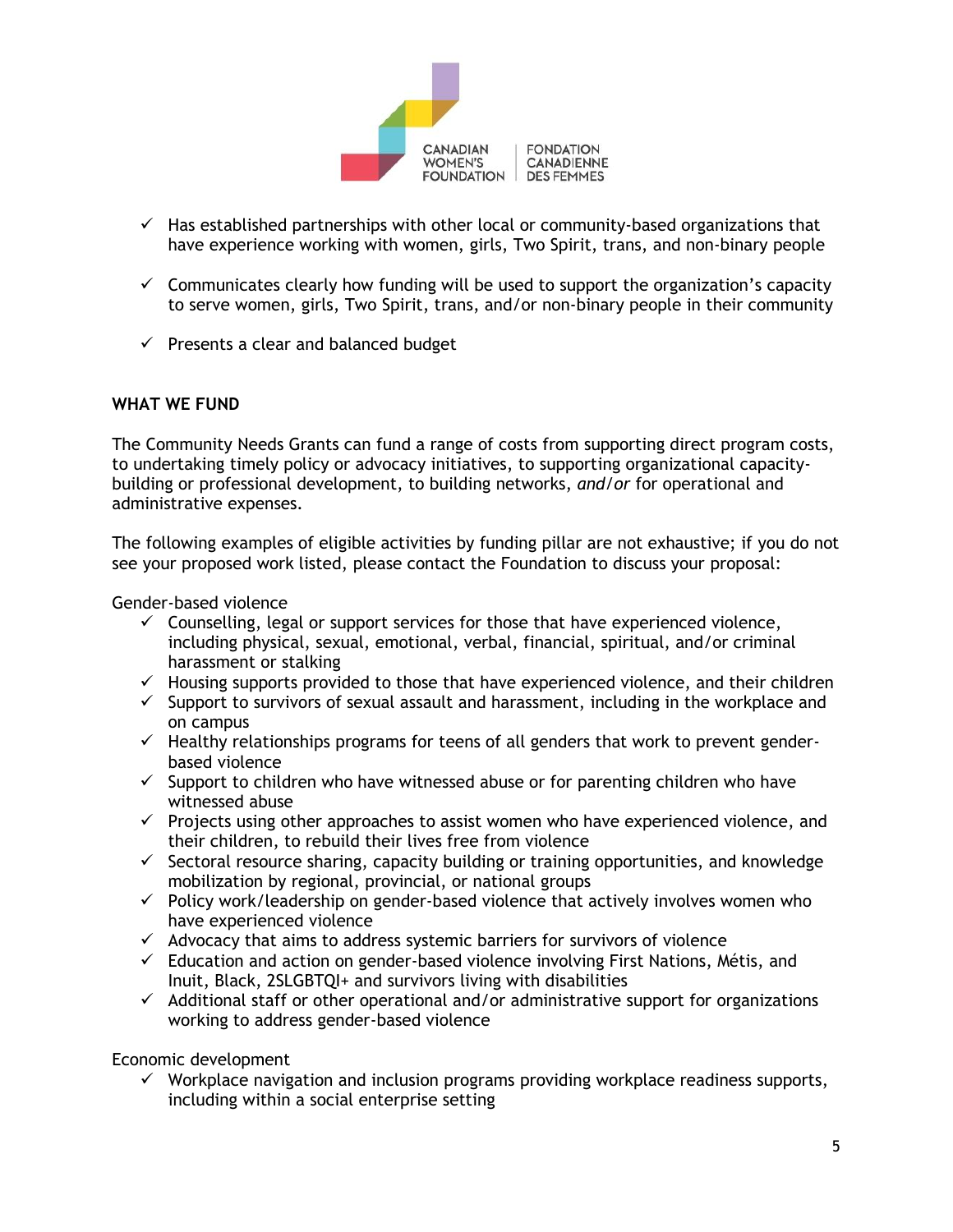

- $\checkmark$  Trades and technology programs that develop opportunities for participants to enter work in the areas of skilled trades and technology, including job-readiness, placements, and apprenticeship programs
- $\checkmark$  Self-employment training and business accelerator programs that provide one-on-one coaching, financial management training, business goal setting, and/or customized marketing and sales training
- $\checkmark$  Projects using other approaches to assist women who have experienced violence, and their children, to rebuild their lives free from violence
- $\checkmark$  Sectoral resource sharing, capacity building or training opportunities, and knowledge mobilization by regional, provincial, or national groups
- $\checkmark$  Policy work/leadership on feminist economic development or economic recovery
- $\checkmark$  Advocacy that aims to address systemic barriers to employment for low-income First Nations, Métis, and Inuit, Black, 2SLGBTQI+ and women, girls, Two-Spirit, trans, and non-binary people living with disabilities
- $\checkmark$  Additional staff or other operational and/or administrative support for organizations working to address feminist economic development or economic recovery

Girls' empowerment

- $\checkmark$  Regular programming in schools or community settings that enhance protective factors for girls, such as connectedness, confidence, and critical thinking skills using one of the following approaches:
	- **EXECT** Science, technology, arts, engineering, and math (STEAM)
	- **•** Social and/or environmental justice
	- **•** Indigenous culture and teaching
	- **•** Physical literacy and sports
	- **EXEC** Leadership and empowerment
	- **■** Media literacy
- $\checkmark$  Group mentorship programs or services that engage older students/youth, adults, and/or Elders
- $\checkmark$  Capacity-building with girl-serving organizations through formal networks that focus on one of the following populations or issue areas:
	- Northern, rural, or remote communities
	- **•** Girls with disabilities<br>• Gender diversity
	- Gender diversity
	- **E** Mental health
- $\checkmark$  Additional staff or other operational and/or administrative support for organizations working to address girls' empowerment

Inclusive leadership

- $\checkmark$  Leadership development programs providing practical training and mentorship opportunities across a variety of professional sectors
- $\checkmark$  Projects using other approaches to assist women in accessing formal leadership opportunities
- $\checkmark$  Policy work on feminist leadership in professional, political, or community-based settings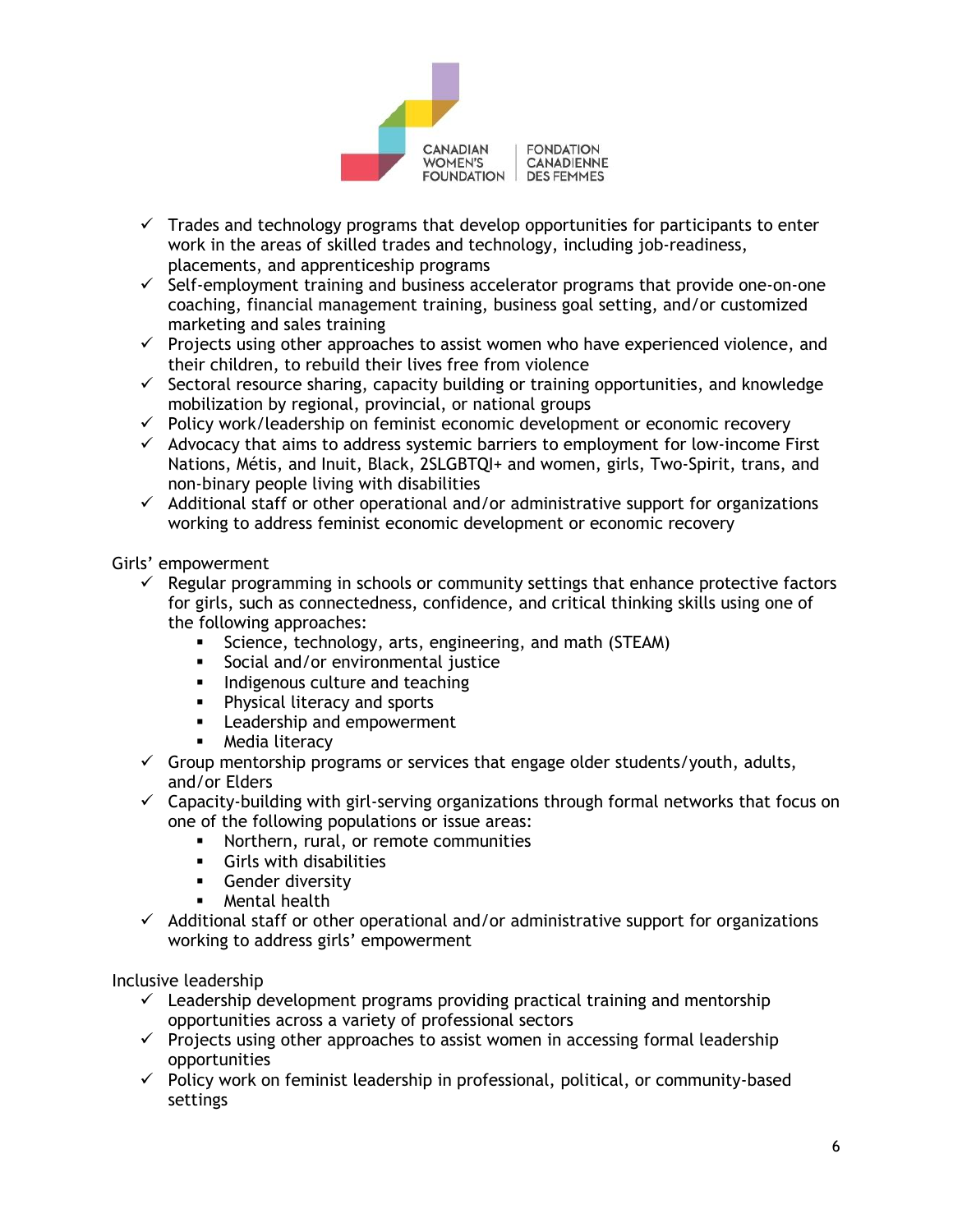

- $\checkmark$  Advocacy that aims to address systemic barriers for low-income First Nations, Métis, and Inuit, Black, 2SLGBTQI+ and women, girls, Two-Spirit, trans, and non-binary people living with disabilities
- $\checkmark$  Additional staff or other operational and/or administrative support for organizations working to advance women's leadership

#### **CANADIAN WOMEN'S FOUNDATION DOES NOT FUND…**

- $x$  Individuals
- Federal, provincial, or municipal government agencies and school boards
- For-profit organizations or businesses
- Fundraising events
- Conferences, festivals, seminars, and symposiums
- Activities outside of Canada
- Activities not solely or primarily focused on women, girls, Two Spirit, trans, and nonbinary people
- Deficit funding
- Films or videos (unless this is part of a larger project)
- Capital campaigns or expenditures
- **\*** Academic or university research
- Self-defense training (if it the only component of a project)

#### **PROCESS & TIMING**

#### **APPLICATION DEADLINE**

The deadline to submit applications is Monday, March 21, 2022 at **5:00pm EDT.**

#### **COMMUNITY NEEDS GRANTS ADVISORY COMMITTEE**

Canadian Women's Foundation staff and a committee of community volunteers and donor partners from across the country reviews the proposals. The committee makes recommendations to the Foundation's Board of Directors about which organizations to fund. The Board of Directors gives final approval to all grants awarded.

Committee recommendations are informed by the strength of the application, i.e., the extent to which the application aligns with the criteria outlined above and regional distribution.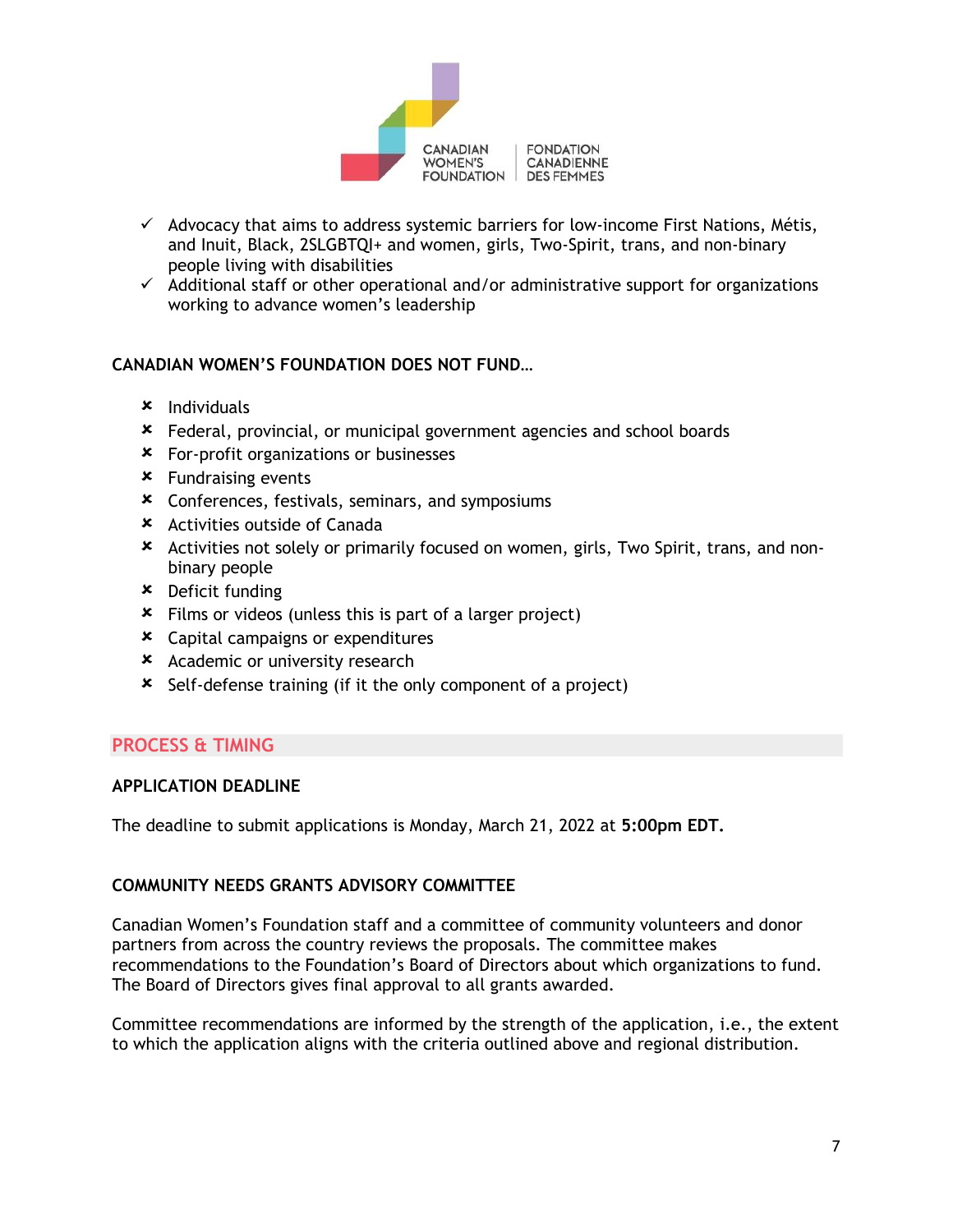

#### **APPLICATION REVIEW TIMELINE**

| <b>Full Proposals Due</b>                                  | March 21, 2022   |  |
|------------------------------------------------------------|------------------|--|
| Application Review & Shortlisting                          | April - May 2022 |  |
| Committee meeting for final selections<br><b>June 2022</b> |                  |  |
| Board Approval                                             | <b>July 2022</b> |  |
| Applicants notified (acceptance/declines)                  | August 2022      |  |
| <b>Grants Awarded</b><br>August 2022                       |                  |  |

#### **FOR FURTHER ASSISTANCE**

#### **SUPPORT DOCUMENTS FOR APPLICANTS**

Before starting your application, please read the instructions for applicants, the sample budget, and the FAQ section on our website: [https://canadianwomen.org/grants](https://canadianwomen.org/grants-community2022/)[community2022/](https://canadianwomen.org/grants-community2022/)

#### **REGISTER FOR OUR WEBINARS**

*[Community Needs Grants: What You Need to Know](https://us06web.zoom.us/webinar/register/WN_B-SCoDM0TqGubF5LIr37Ig)* - Wednesday, February 23 at 2pm ET

*[Subventions d'appui communautaire: Ce qu](https://us06web.zoom.us/webinar/register/WN_OlrZxT90Q6uHkpyLGWdRbw)'il faut savoir* - Le jeudi 24 février à 11h00 HE

#### **CONTACT US**

Our team is pleased to answer your questions.

| Phone:     | 416-365-1444   | Fax: | 416-365-1745 |
|------------|----------------|------|--------------|
| Toll free: | 1-866-293-4483 | TTY: | 416-365-1732 |

**Jacqueline Hall (ext. 231)**  Program Manager [jhall@canadianwomen.org](mailto:jhall@canadianwomen.org) 

**Rifka Khalilieh (ext. 223)**  Grants Coordinator [rkhalilieh@canadianwomen.org](mailto:rkhalilieh@canadianwomen.org)